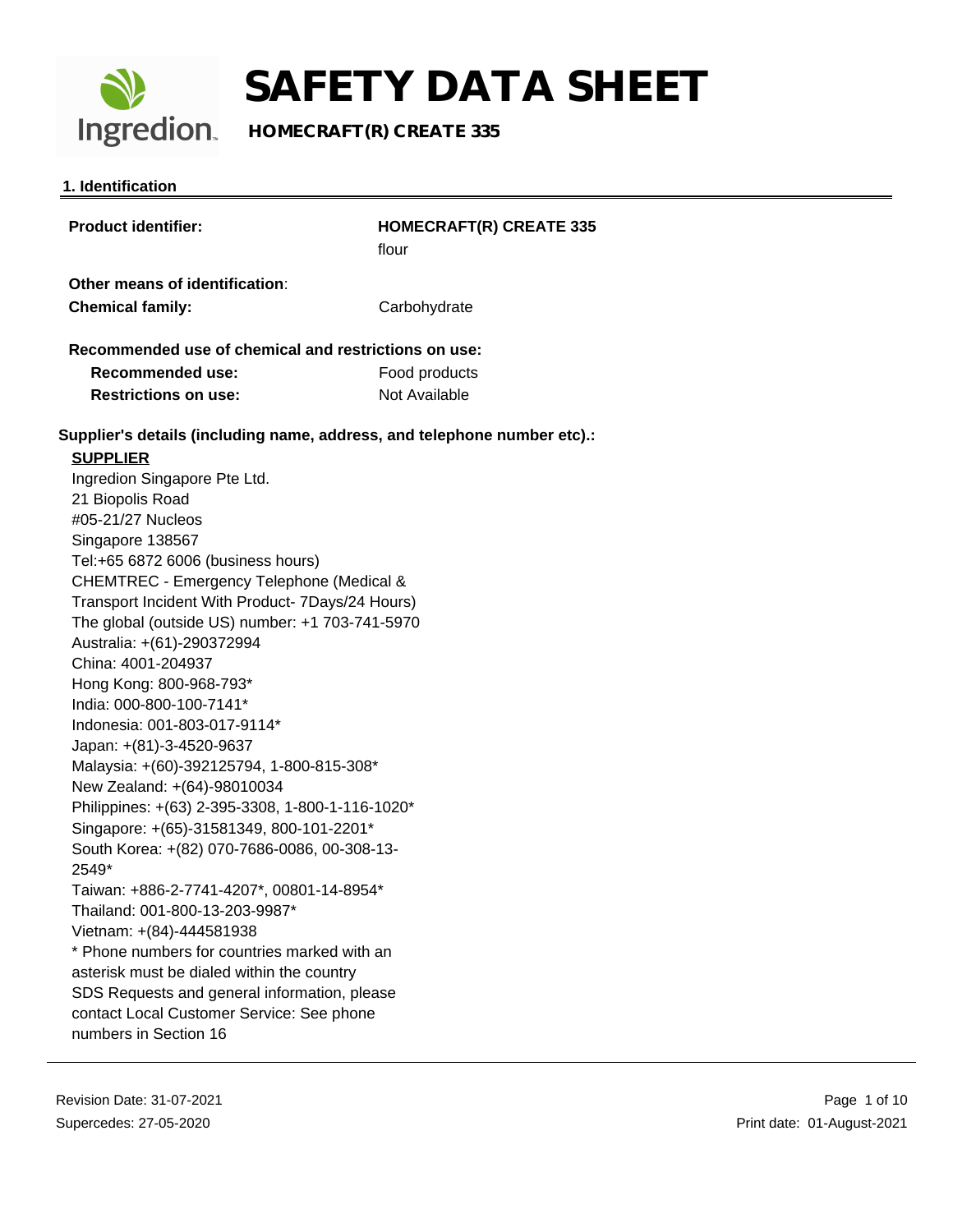

**Ingredion** HOMECRAFT(R) CREATE 335

#### **2. Hazards identification**

**GHS Classification of the substance or mixture: Classification according to Regulation: SS 586: Part 2: 2014:** Not classified by GHS criteria **GHS Label elements: GHS label elements, including precautionary statements: Hazard pictograms:** No hazard symbols required **Signal Word:** No signal word needed.

| <b>Hazard Statements:</b>            | No Hazard Statement needed.        |
|--------------------------------------|------------------------------------|
| <b>Precautionary Statements:</b>     | No Precautionary Statement needed. |
| Other hazards which do not result in | None known.                        |
| classification:                      |                                    |

#### **3. Composition/information on ingredients**

#### **Substances:**

Not applicable

#### **Mixtures:**

| <b>Chemical Name</b>                        | <b>CAS No.</b> | % |
|---------------------------------------------|----------------|---|
| This product is not classified as hazardous |                |   |
|                                             |                |   |

#### **4. First-aid measures**

| Description of necessary measures:<br>Inhalation:      | Remove to fresh air. Get medical attention if irritation persists.                                                                                 |
|--------------------------------------------------------|----------------------------------------------------------------------------------------------------------------------------------------------------|
| Eye contact:                                           | If symptoms develop, obtain medical attention. Remove particles by<br>irrigating with eye wash solution or clean water, holding the eyelids apart. |
| <b>Skin Contact:</b>                                   | Wash skin with soap and water.                                                                                                                     |
| Ingestion:                                             | None required.                                                                                                                                     |
| Self protection of the first aider:                    | No data available                                                                                                                                  |
| Most important symptoms/effects,<br>acute and delayed: | Possible physical irritant from dust particles. Potential for dust explosion.                                                                      |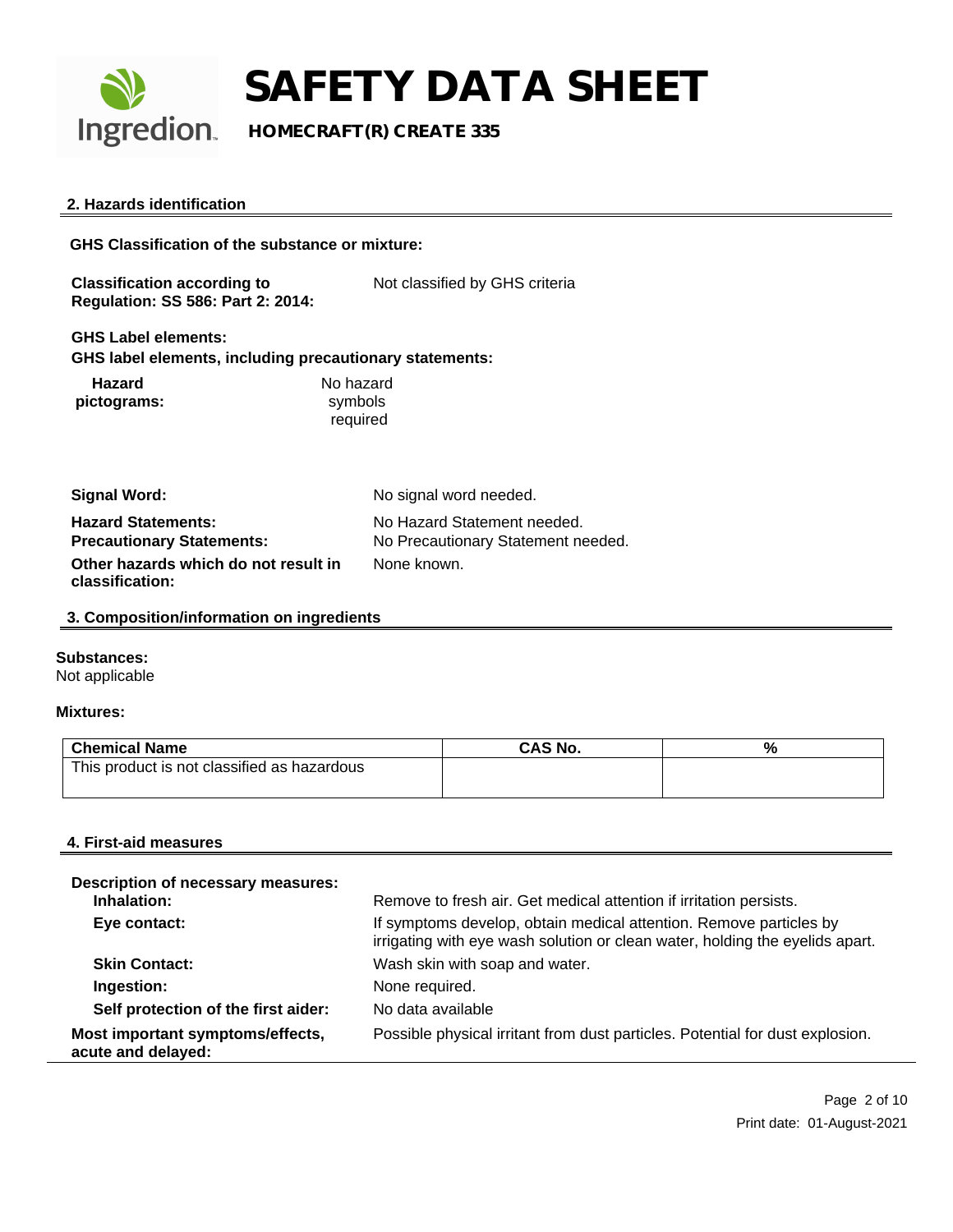

### **Ingredion** HOMECRAFT(R) CREATE 335

**Indication of immediate medical attention and special treatment needed, if necessary:**

None known.

#### **5. Fire-fighting measures**

| <b>Extinguishing media:</b>                                        |                                                                                                                                                     |
|--------------------------------------------------------------------|-----------------------------------------------------------------------------------------------------------------------------------------------------|
| Suitable extinguishing media:                                      | Dry Chemical, CO2, Water Fog, Foam                                                                                                                  |
| Unsuitable extinguishing media:                                    | None known.                                                                                                                                         |
| Specific hazards arising from the<br>chemical:                     | Dust may be explosive if mixed with air in critical proportions and in the<br>presence of a source of ignition.                                     |
| <b>Hazardous Combustion Products:</b>                              | This product does not undergo spontaneous decomposition. Typical<br>combustion products are carbon monoxide, carbon dioxide, nitrogen and<br>water. |
| Special protective equipment and<br>precautions for fire-fighters: | No special procedures are required.                                                                                                                 |

#### **6. Accidental release measures**

#### **Personal precautions, protective equipment and emergency procedures:**

| Non-emergency personnel:                              | Non-emergency personnel should be kept clear of the area                                                                                                                 |  |
|-------------------------------------------------------|--------------------------------------------------------------------------------------------------------------------------------------------------------------------------|--|
| <b>Emergency responders:</b>                          | Use personal protective equipment as required.                                                                                                                           |  |
| <b>Environmental precautions:</b>                     | No data available                                                                                                                                                        |  |
| Methods and material for containment and cleaning up: |                                                                                                                                                                          |  |
| <b>Small spills:</b>                                  | Refer to information provided for large spills                                                                                                                           |  |
| Large spills:                                         | Normal precautions for "nuisance dust" should be observed. Avoid<br>prolonged inhalation of dust. Sweep up or vacuum up and place in<br>suitable container for disposal. |  |
| Reference to other sections:                          | See Section 8 for appropriate personal protective equipment. See<br>Sections 2 and 7 for additional information on hazards and precautionary<br>measures.                |  |
|                                                       |                                                                                                                                                                          |  |

#### **7. Handling and storage**

| Normal precautions for handling chemicals are applicable.<br><b>Precautions for safe handling:</b><br>Conditions for safe storage, including any incompatibilities: |     |  |  |
|---------------------------------------------------------------------------------------------------------------------------------------------------------------------|-----|--|--|
| <b>Conditions for safe storage:</b><br><b>Special Sensitivity:</b><br>Not available                                                                                 |     |  |  |
| <b>Sensitivity to Static Electricity:</b>                                                                                                                           | Yes |  |  |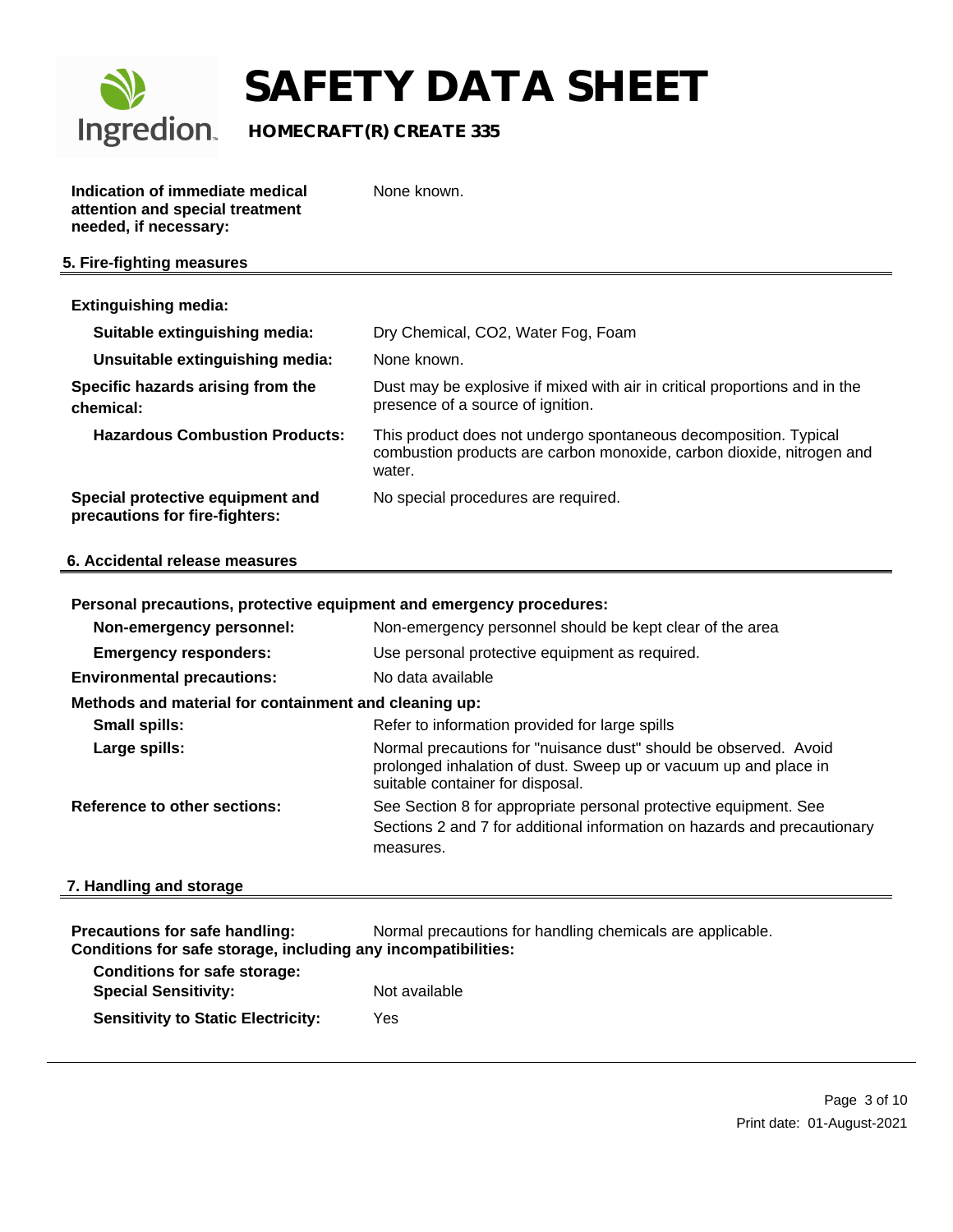

### **Ingredion** HOMECRAFT(R) CREATE 335

| <b>Other Precautions:</b>                              | Use care to minimize dust generation in normal use conditions.                    |  |
|--------------------------------------------------------|-----------------------------------------------------------------------------------|--|
|                                                        | Avoid dispersing the powder in the air. Prevent buildup of powder on<br>surfaces. |  |
| <b>Materials to avoid:</b>                             | None known                                                                        |  |
| <b>Materials to Avoid/Chemical</b><br>Incompatibility: | No data available                                                                 |  |
| Specific end use(s):                                   | Food products                                                                     |  |

#### **8. Exposure controls/personal protection**

#### **Control parameters/ Occupational exposure limits or biological limit values:**

#### **Occupational Exposure limit values:**

| <b>Chemical Name</b>                                                   | <b>Singapore - Occupational</b><br><b>Exposure Limits - STELs</b>  | Singapore - Biological<br><b>Exposure Limits</b> |  |
|------------------------------------------------------------------------|--------------------------------------------------------------------|--------------------------------------------------|--|
| Not listed.                                                            |                                                                    |                                                  |  |
| <b>Exposure controls:</b>                                              |                                                                    |                                                  |  |
| Appropriate engineering controls:<br>No data available                 |                                                                    |                                                  |  |
| Individual protection measures, such as personal protective equipment: |                                                                    |                                                  |  |
| Eye and face protection:                                               | Safety glasses recommended.                                        |                                                  |  |
| <b>Skin Protection:</b>                                                |                                                                    |                                                  |  |
| Hand protection:                                                       | No data available                                                  |                                                  |  |
| Other skin protection:                                                 | Not applicable. Uniforms, coveralls, or a lab coat should be worn. |                                                  |  |
| <b>Respiratory Protection:</b>                                         | No data available                                                  |                                                  |  |
| <b>Respirator Type(s):</b>                                             | NIOSH approved dust mask.                                          |                                                  |  |
| <b>Other Protective Equipment:</b>                                     | Wash before eating, drinking, or using toilet facilities.          |                                                  |  |
| <b>General Hygiene Conditions:</b>                                     | Not normally required.                                             |                                                  |  |
| <b>Thermal Hazards:</b>                                                | Not available                                                      |                                                  |  |
| <b>Environmental exposure controls:</b>                                | Avoid runoff into storm sewers and ditches that lead to waterways. |                                                  |  |

#### **9. Physical and chemical properties**

### **Information on basic physical and chemical properties: Appearance (physical state, color etc.):**  Powder. **Colour:** Off-white **Odour:** Starch **Odour threshold:** Not available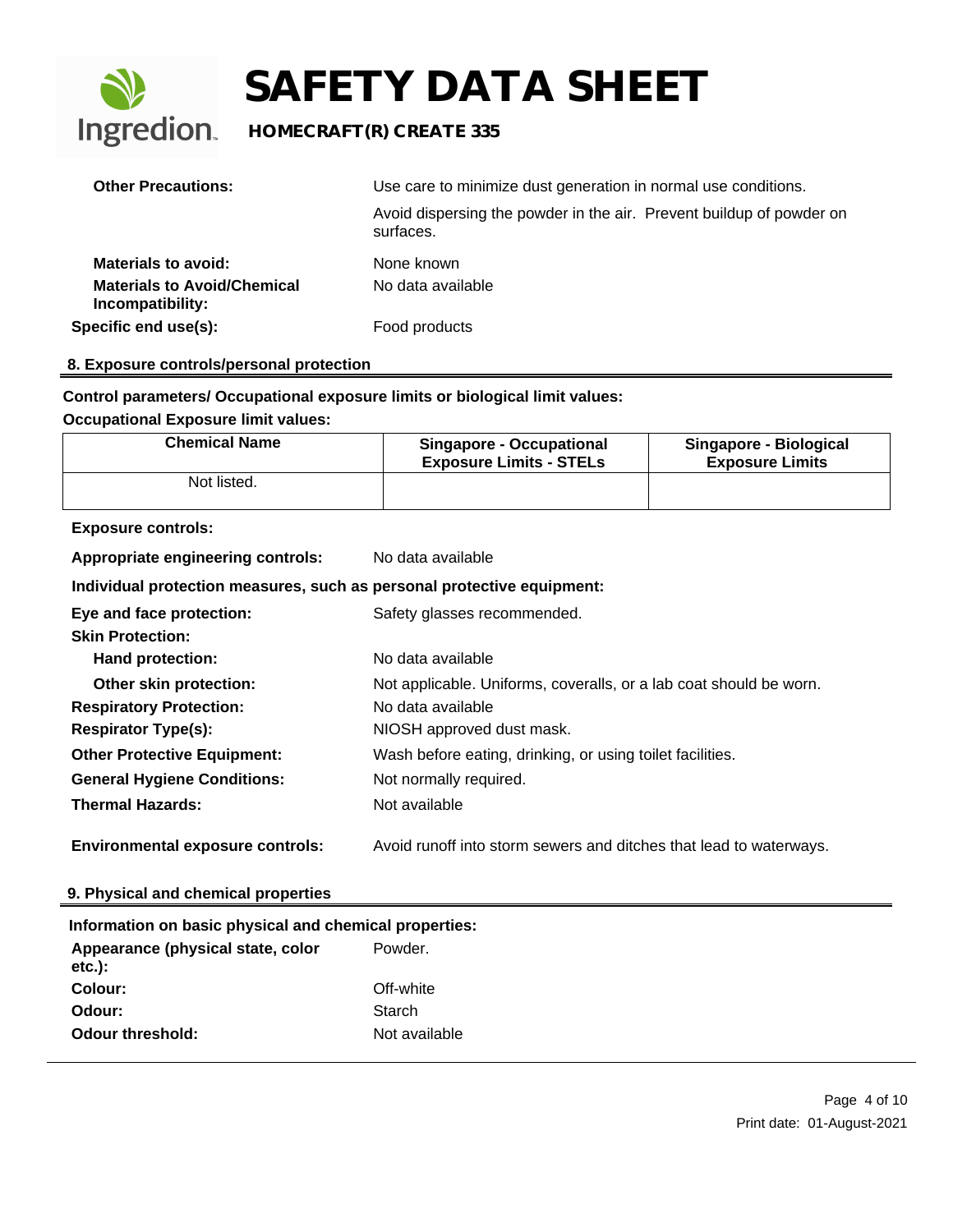

### **Ingredion** HOMECRAFT(R) CREATE 335

| pH:<br>pH in (1%) Solution:                                      | Not available<br>Approximately 6 |
|------------------------------------------------------------------|----------------------------------|
| Melting point / freezing point (°C):                             |                                  |
|                                                                  |                                  |
| Melting point (°C):                                              | Not available                    |
| Freezing point (°C):                                             | No data available                |
| Initial boiling point and boiling range<br>$(^{\circ}C)$ :       | No data available                |
| Flash point (°C):                                                | No data available                |
| Flash point method:                                              | Not available                    |
| <b>Evaporation rate:</b>                                         | Not applicable                   |
| Flammability (solid, gas):                                       | Not available                    |
| Upper/lower flammability or explosive limits:                    |                                  |
| Upper flammable or explosive limit,<br>$%$ in air:               | Not available                    |
| Lower flammable or explosive limit,<br>$%$ in air:               | Not available                    |
| Vapour pressure:                                                 | Not available                    |
| Vapour density:                                                  | Not available                    |
| <b>Relative density:</b>                                         | 1.5000000                        |
| Solubility(ies):                                                 | Insoluble                        |
| Partition coefficient: n-octanol/water:                          | Not available                    |
| Auto-ignition temperature (°C):                                  | No data available                |
| Decomposition temperature (°C):                                  | Not available                    |
| <b>Viscosity:</b>                                                | Not available                    |
| <b>Other information:</b>                                        |                                  |
| Heat of decomposition:                                           | Not available                    |
| <b>Volatiles by weight:</b>                                      | Not available                    |
| <b>Volatile Organic Chemicals:</b>                               | Not available                    |
| Molecular formula:                                               | Not available                    |
| Molecular weight:                                                | > 10000                          |
| Liquid density:                                                  | Not available                    |
| VOC (as applied*- 2% by wt hardener-<br>less exempts and water): | NAP or                           |
| <b>Bulk density:</b>                                             | Not available                    |
| 10. Stability and reactivity                                     |                                  |
|                                                                  |                                  |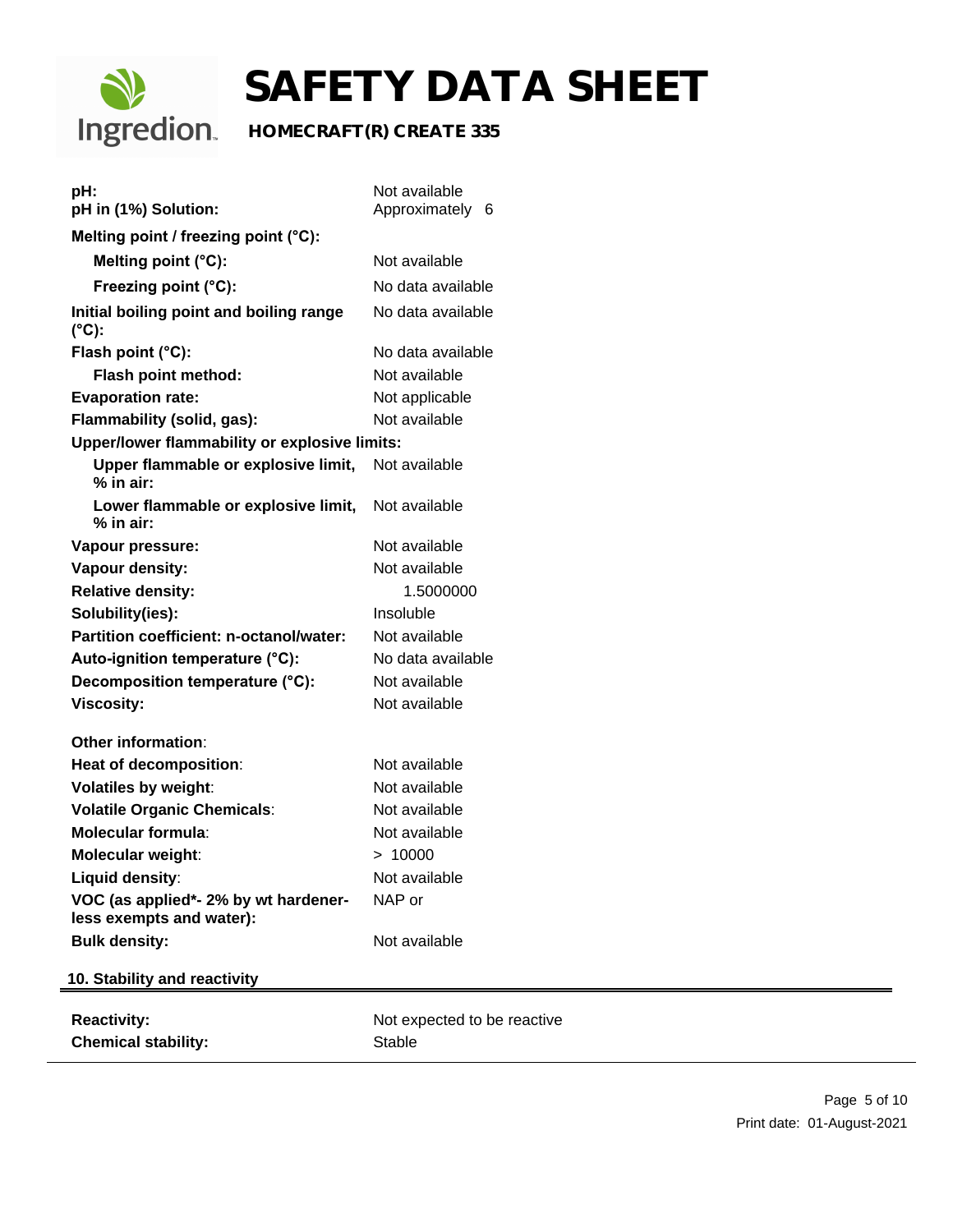

### **Ingredion** HOMECRAFT(R) CREATE 335

| <b>Possibility of hazardous reactions:</b>                          | Hazardous polymerization will not occur.                                                                                                            |
|---------------------------------------------------------------------|-----------------------------------------------------------------------------------------------------------------------------------------------------|
| Conditions to avoid (e.g. static<br>discharge, shock or vibration): | None known.                                                                                                                                         |
| Incompatible materials:                                             | No data available                                                                                                                                   |
| <b>Hazardous decomposition products:</b>                            | This product does not undergo spontaneous decomposition. Typical<br>combustion products are carbon monoxide, carbon dioxide, nitrogen and<br>water. |

#### **11. Toxicological information**

#### **Information on toxicological effects:**

#### **Acute toxicity:**

| <b>Chemical Name</b> | LD50 Oral | <b>LD50 Dermal</b> | <b>LC50 Inhalation</b> |
|----------------------|-----------|--------------------|------------------------|
| No data available    |           |                    |                        |

#### **Skin corrosion/irritation:**

Based on available data, the GHS classification criteria are not met. Unlikely to cause harmful effects under recommended conditions of handling and use. Low order of toxicity.

#### **Serious eye damage/irritation:**

Based on available data, the GHS classification criteria are not met.

#### **Respiratory or skin sensitisation:**

Based on available data, the GHS classification criteria are not met.

#### **Germ cell mutagenicity:**

Based on available data, the GHS classification criteria are not met.

#### **Carcinogenicity:**

Based on available data, the GHS classification criteria are not met.

#### **Reproductive and Developmental Toxicity:**

Based on available data, the GHS classification criteria are not met.

#### **STOT-single exposure:**

Based on available data, the GHS classification criteria are not met.

#### **STOT-repeated exposure:**

Based on available data, the GHS classification criteria are not met.

#### **Aspiration hazard:**

Based on available data, the GHS classification criteria are not met.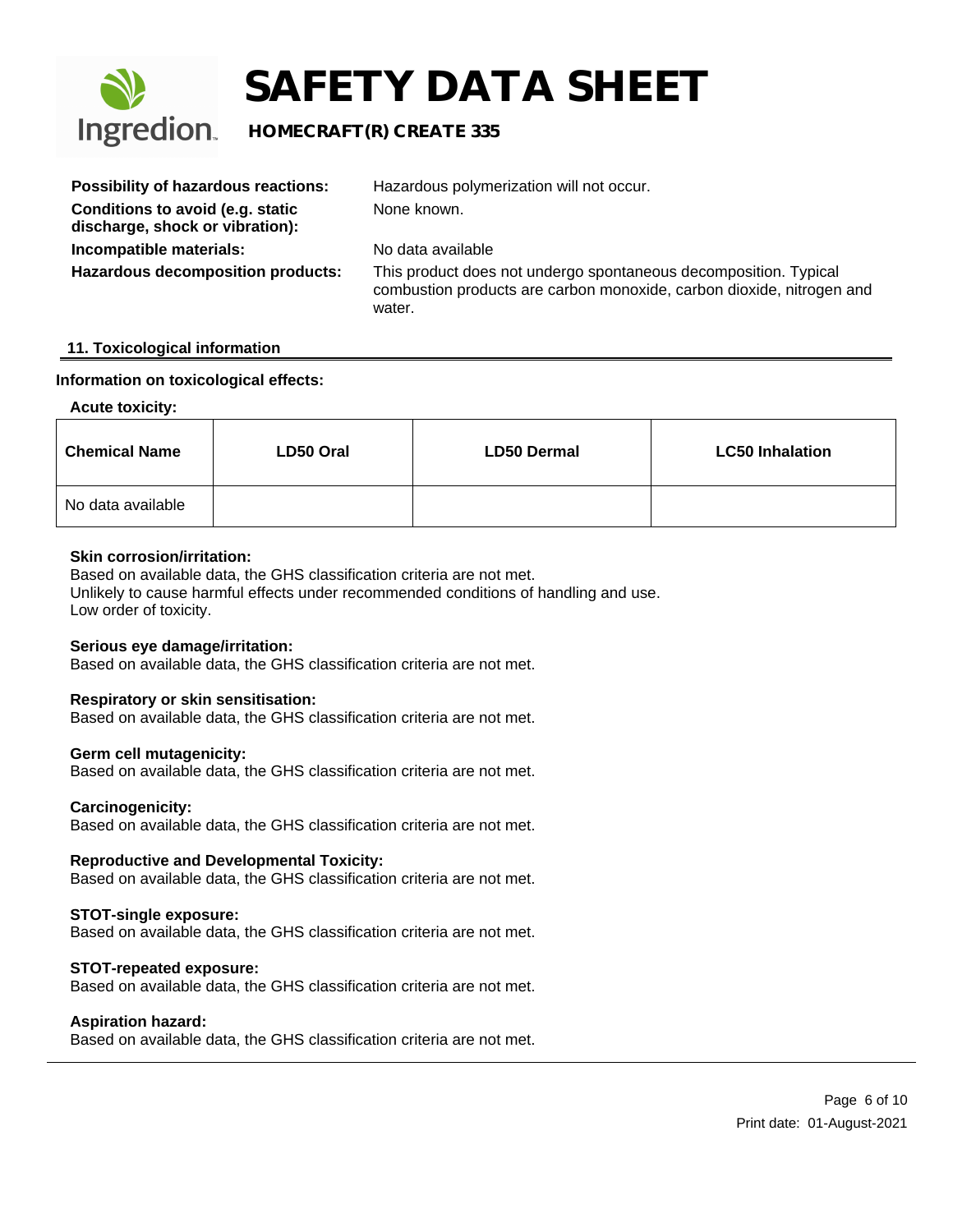

#### **12. Ecological information**

| <b>Toxicity:</b><br><b>Ecological Toxicity Data:</b>                               |                | No data available                           |                                                                    |                          |
|------------------------------------------------------------------------------------|----------------|---------------------------------------------|--------------------------------------------------------------------|--------------------------|
| <b>Chemical Name</b>                                                               | <b>CAS No.</b> | <b>Aquatic EC50</b><br><b>Crustacea</b>     | <b>Aquatic ERC50</b><br>Algae                                      | <b>Aquatic LC50 Fish</b> |
| No data available                                                                  |                |                                             |                                                                    |                          |
| Persistence and degradability:                                                     |                |                                             |                                                                    |                          |
| <b>Bioaccumulative potential:</b>                                                  |                | No data available                           |                                                                    |                          |
| <b>Mobility in soil:</b>                                                           | Unknown        |                                             |                                                                    |                          |
| Other adverse effects:                                                             | None known.    |                                             |                                                                    |                          |
| <b>Additional information:</b>                                                     |                | No data available                           |                                                                    |                          |
| 13. Disposal considerations                                                        |                |                                             |                                                                    |                          |
| Waste treatment methods:                                                           |                |                                             |                                                                    |                          |
| <b>Disposal methods:</b>                                                           |                |                                             | Disposal should be in accordance with local, state or national     |                          |
| <b>Empty Container Warnings:</b>                                                   | legislation.   | warnings even after they have been emptied. | Empty containers may contain product residue; follow SDS and label |                          |
| 14. Transport information                                                          |                |                                             |                                                                    |                          |
| International carriage of dangerous goods by road (ADR), rail or inland waterways: |                |                                             |                                                                    |                          |
| <b>UN number:</b>                                                                  |                | No data available                           |                                                                    |                          |
| UN proper shipping name:                                                           | Not applicable |                                             |                                                                    |                          |
| Transport hazard class(es):                                                        | Not Applicable |                                             |                                                                    |                          |
| Packing group:                                                                     | Not applicable |                                             |                                                                    |                          |
| International carriage of dangerous goods by sea (IMDG/IMO):                       |                |                                             |                                                                    |                          |
| <b>UN number:</b>                                                                  |                | No data available                           |                                                                    |                          |
| UN proper shipping name:                                                           | Not applicable |                                             |                                                                    |                          |
| Transport hazard class(es):                                                        | Not applicable |                                             |                                                                    |                          |
| Packing group:                                                                     | Not applicable |                                             |                                                                    |                          |
| International carriage of dangerous goods by air (IATA):                           |                |                                             |                                                                    |                          |
| <b>UN number:</b>                                                                  |                | No data available                           |                                                                    |                          |
| UN proper shipping name:                                                           | Not Applicable |                                             |                                                                    |                          |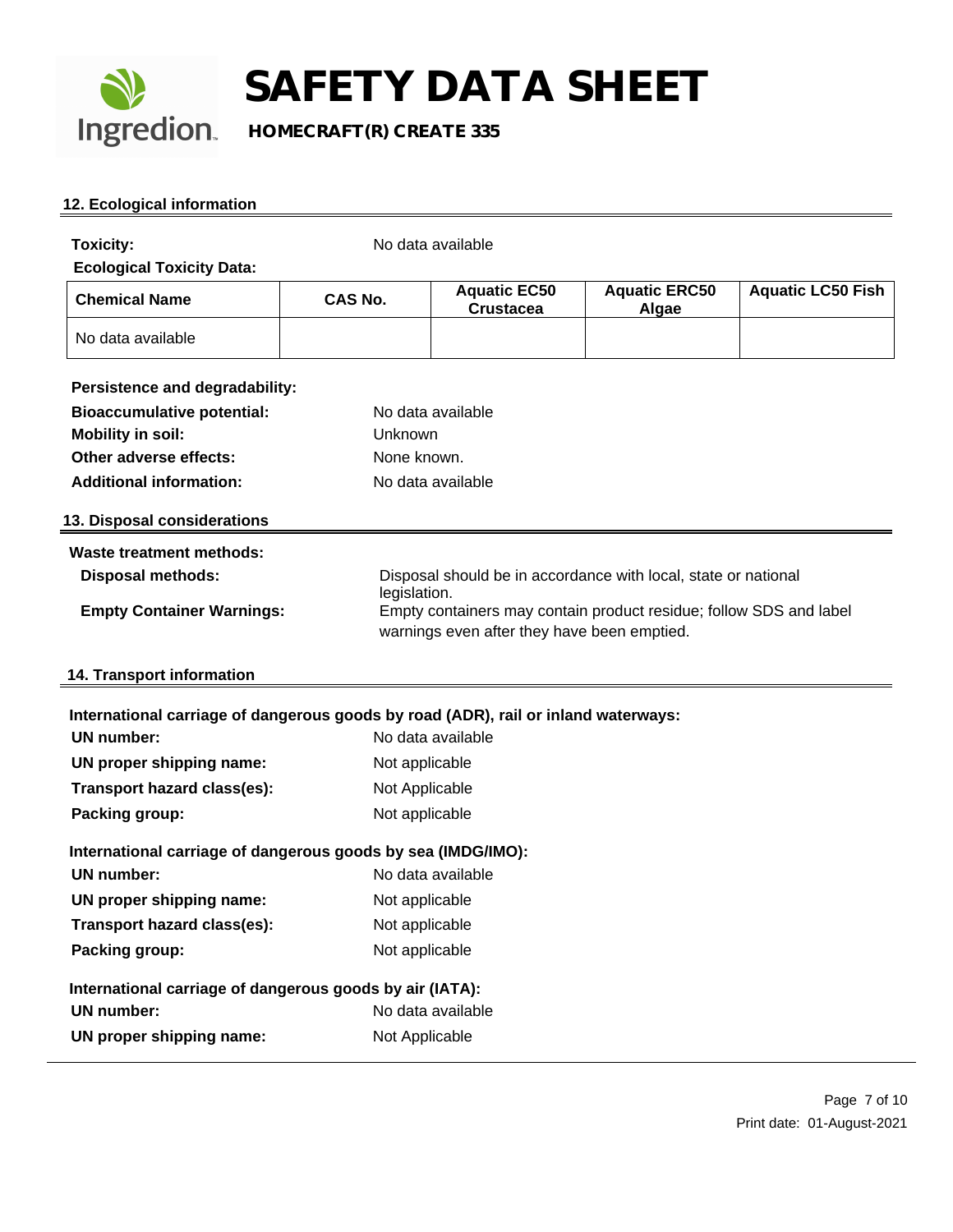

| Transport hazard class(es):                                                              | Not applicable                                                |
|------------------------------------------------------------------------------------------|---------------------------------------------------------------|
| Packing group:                                                                           | Not applicable                                                |
| Environmental hazards (e.g.: Marine<br>pollutant (Yes/No)):                              | Not available                                                 |
| Special precautions for user:                                                            | Consult IMO regulations before transporting in bulk by ocean. |
| Transport in bulk (according to<br>ANNEX II of MARPOL 73/78 and the<br><b>IBC Code):</b> | Not available                                                 |
| 15. Regulatory information                                                               |                                                               |

**TSCA** This material is not on the TSCA Inventory. It is excluded under the Food, Drug, and Cosmetic Act. **FDA** 21CFR 170.30

#### **Safety, health and environmental regulations specific for the product in question.:**

| <b>Chemical Name</b>                                               | <b>CAS No</b> | <b>Singapore</b><br>Arms and<br><b>Explosives</b><br>Act | <b>Singapore</b><br>List of<br><b>Hazardous</b><br><b>Substances</b> | <b>Singapore</b><br><b>Chemical</b><br>Weapons | <b>Singapore</b><br>Worksplace<br><b>Safety Act</b> | <b>Singapore</b><br><b>Environment</b><br>al Protection<br>and<br><b>Management</b><br>Act |
|--------------------------------------------------------------------|---------------|----------------------------------------------------------|----------------------------------------------------------------------|------------------------------------------------|-----------------------------------------------------|--------------------------------------------------------------------------------------------|
| None of the<br>components are<br>listed on this<br>regulatory list |               |                                                          |                                                                      |                                                |                                                     |                                                                                            |

#### **Chemical Inventory Status:**

| <b>Chemical</b><br>Name                                            | <b>CAS No</b> | <b>AICS</b> | <b>DSL</b> | <b>IECSC</b> | <b>ENCS</b> | <b>TSCA</b><br><b>Status</b> | <b>EINECS</b> | <b>PICCS</b> |
|--------------------------------------------------------------------|---------------|-------------|------------|--------------|-------------|------------------------------|---------------|--------------|
| None of the<br>components are<br>listed on this<br>regulatory list |               |             |            |              |             |                              |               |              |

#### **Singapore - Ozone Depleting Substances:**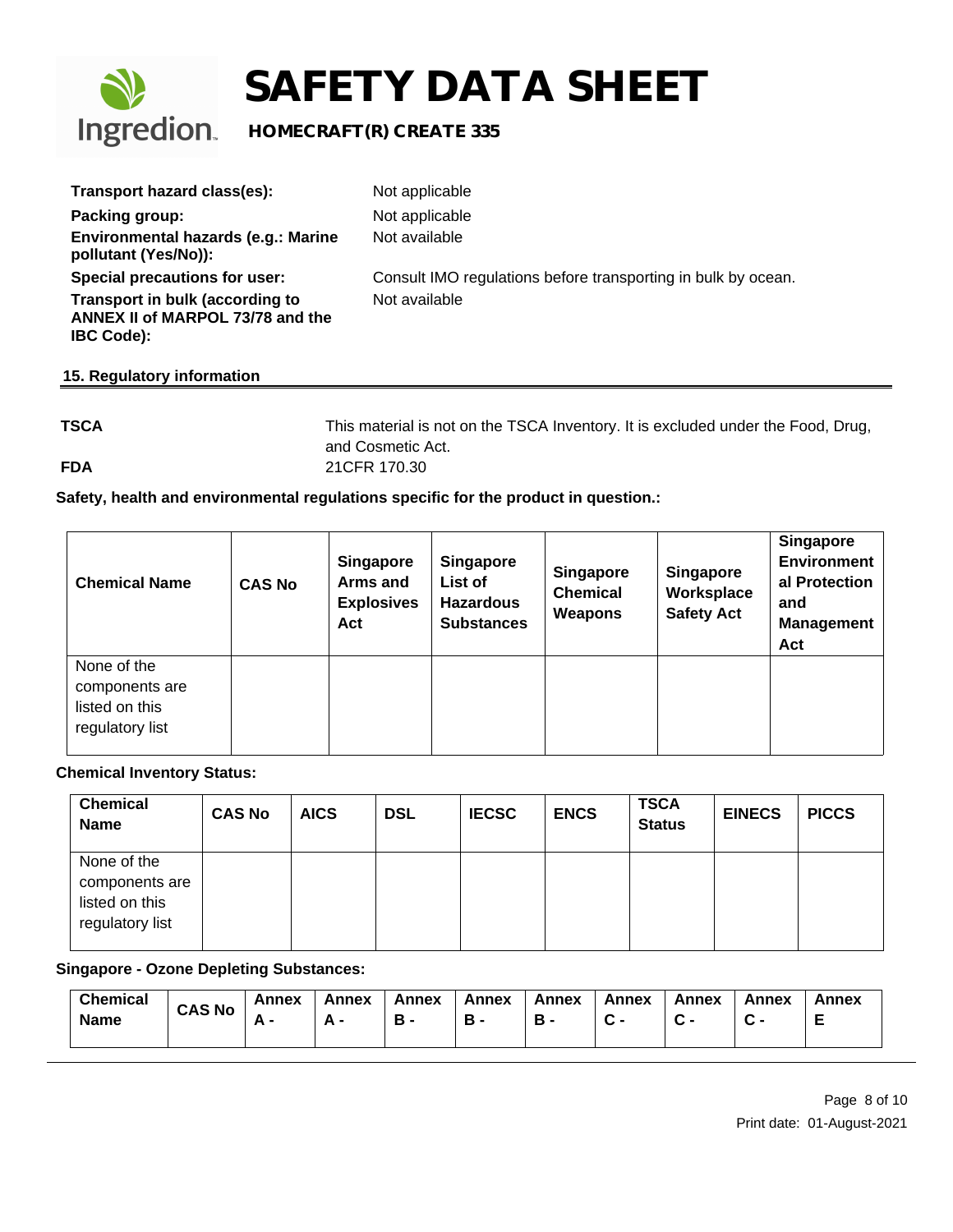

### **Ingredion.** HOMECRAFT(R) CREATE 335

|              | Group | Group<br>Ш | Group<br>ш | Group<br>Ш | Group<br>$\mathbf{III}$ | Group<br>ш | Group<br>Ш | Group<br>Ш |  |
|--------------|-------|------------|------------|------------|-------------------------|------------|------------|------------|--|
| None of      |       |            |            |            |                         |            |            |            |  |
| the          |       |            |            |            |                         |            |            |            |  |
| component    |       |            |            |            |                         |            |            |            |  |
| s are listed |       |            |            |            |                         |            |            |            |  |
| on this      |       |            |            |            |                         |            |            |            |  |
| regulatory   |       |            |            |            |                         |            |            |            |  |
| list         |       |            |            |            |                         |            |            |            |  |
|              |       |            |            |            |                         |            |            |            |  |

### **Singapore - HAZCHEM Emergency Action Code:**

| <b>Chemical Name</b>                                         | <b>CAS No</b> | <b>Singapore - HAZCHEM Emergency</b><br><b>Action Code</b> |
|--------------------------------------------------------------|---------------|------------------------------------------------------------|
| None of the components are listed<br>on this regulatory list |               |                                                            |

#### **16. Other information**

| <b>Revision Number:</b><br>4<br><b>Reason for revision:</b><br><b>New</b><br><b>FOR INFORMATION CONTACT:</b><br>Singapore:<br>Ingredion Singapore Pte Ltd<br>Customer Service: +65 6872 6006<br>CAS = Chemical Abstract Service<br><b>Abbreviations and acronyms:</b><br>DNEL= Derivative No Effect Level<br>EC= European Community<br>EINECS = European Inventory of Existing Chemical Substances<br>MSHA = Mine Safety Health Administration<br>NIOSH = National Institute of Occupational Safety & Health<br>OEL = Occupational Exposure Limit |
|---------------------------------------------------------------------------------------------------------------------------------------------------------------------------------------------------------------------------------------------------------------------------------------------------------------------------------------------------------------------------------------------------------------------------------------------------------------------------------------------------------------------------------------------------|
|                                                                                                                                                                                                                                                                                                                                                                                                                                                                                                                                                   |
|                                                                                                                                                                                                                                                                                                                                                                                                                                                                                                                                                   |
|                                                                                                                                                                                                                                                                                                                                                                                                                                                                                                                                                   |
|                                                                                                                                                                                                                                                                                                                                                                                                                                                                                                                                                   |
|                                                                                                                                                                                                                                                                                                                                                                                                                                                                                                                                                   |
|                                                                                                                                                                                                                                                                                                                                                                                                                                                                                                                                                   |
|                                                                                                                                                                                                                                                                                                                                                                                                                                                                                                                                                   |
|                                                                                                                                                                                                                                                                                                                                                                                                                                                                                                                                                   |
|                                                                                                                                                                                                                                                                                                                                                                                                                                                                                                                                                   |
|                                                                                                                                                                                                                                                                                                                                                                                                                                                                                                                                                   |
|                                                                                                                                                                                                                                                                                                                                                                                                                                                                                                                                                   |
|                                                                                                                                                                                                                                                                                                                                                                                                                                                                                                                                                   |
| PBT= Persistent, Bioaccumulative, Toxic                                                                                                                                                                                                                                                                                                                                                                                                                                                                                                           |
| <b>PNEC= Predicted No Effect Concentration</b>                                                                                                                                                                                                                                                                                                                                                                                                                                                                                                    |
| SCOEL= Scientific Committee on Occupational Exposure Limits                                                                                                                                                                                                                                                                                                                                                                                                                                                                                       |
| TLV = Threshold Limit Value                                                                                                                                                                                                                                                                                                                                                                                                                                                                                                                       |